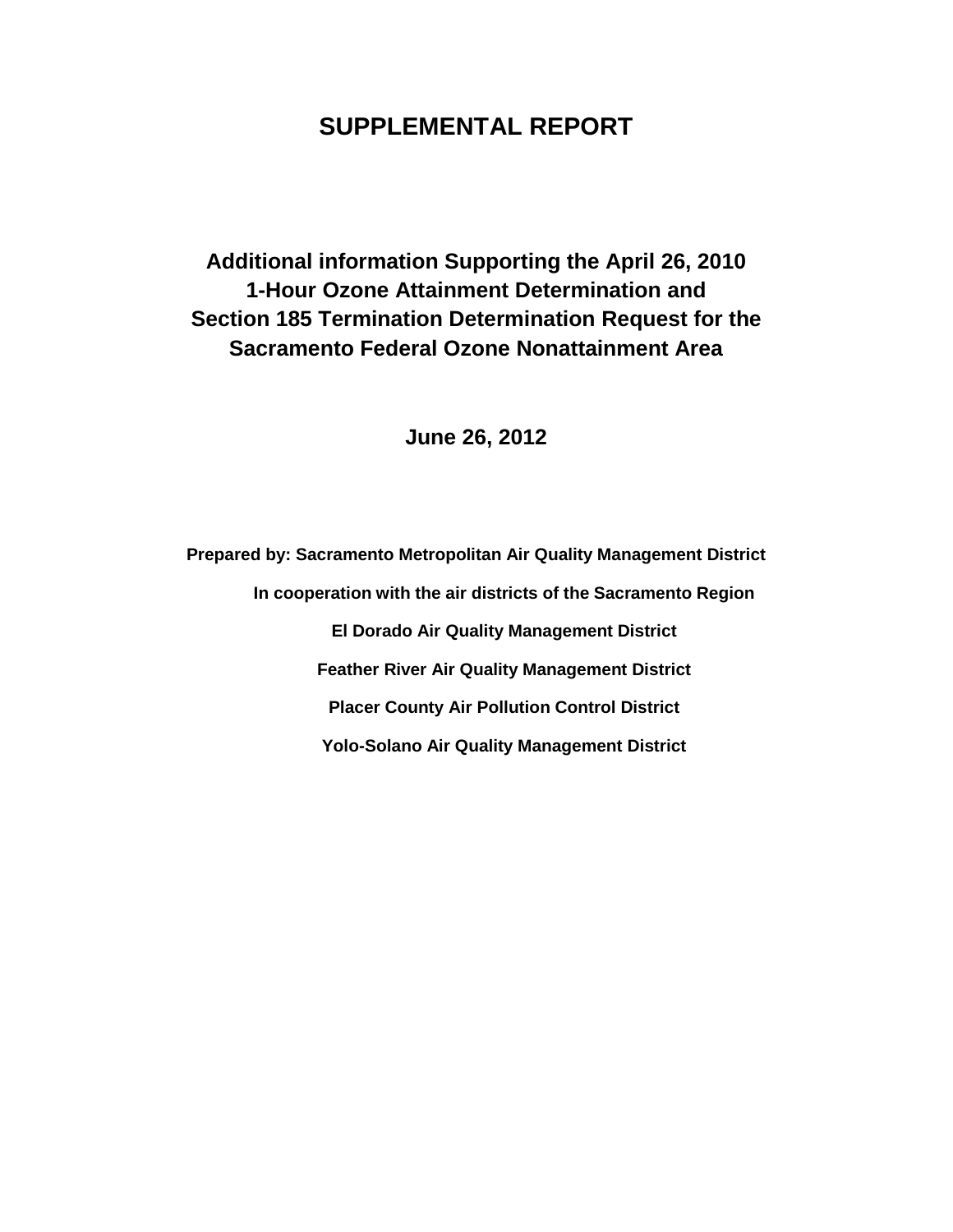Page 2 of 14 Supplemental Report June 26, 2012

# **INTRODUCTION**

On April 26, 2010, air districts in Sacramento Federal Nonattainment Area (SFNA) submitted a 1-Hour Ozone attainment determination request (Attainment Request) (SMAQMD et al, 2010). The Attainment Request demonstrated that SFNA has attained the former federal 1-hour ozone standard<sup>1</sup> of 0.12ppm as of the year 2009.<sup>2</sup> This Supplemental Report (Supplement) provides additional information supporting SFNA's request for an EPA determination terminating the Sacramento area's 1-hour ozone anti-backsliding obligation with respect to section 185 penalty fees. It also updates information developed since the Attainment Request submission.

# **AIR QUALITY DATA**

Table 1 reflects complete, certified monitoring data for 2010 and 2011 and shows that the SFNA continues to remain in attainment, with no days exceeding the former federal 1-Hour ozone NAAQS in 2010 or 2011.

| <b>Monitoring Sites</b>                  | 2010 2011 |   |
|------------------------------------------|-----------|---|
| Cool-Highway 193                         | 0         | 0 |
| Echo Summit                              | 0         | 0 |
| Placerville-Gold Nugget Way              | 0         | 0 |
| Auburn-Dewitt-C Avenue                   | 0         | 0 |
| Colfax-City Hall                         | 0         | 0 |
| Roseville-N Sunrise Blvd                 | 0         | 0 |
| Elk Grove-Bruceville Road                | 0         | 0 |
| Folsom-Natoma Street                     | 0         | 0 |
| North Highlands-Blackfoot Way            | 0         | 0 |
| Sacramento-3801 Airport Rd               | a         | a |
| Sacramento-Del Paso Manor                | 0         | 0 |
| Sacramento-Goldenland Court <sup>a</sup> | 0         | 0 |
| Sacramento-T Street                      | 0         | 0 |
| Sloughhouse                              | 0         | 0 |
| Vacaville-Elmira Rd/ Ulatis Dr           | 0         | 0 |
| Davis-UCD Campus                         | 0         | 0 |
| Woodland-Sutter St/ Gibson Rd            | 0         | 0 |

Table 1: Days > former federal 1-Hour Ozone Standard (0.12ppm) (EPA, 2010)

<sup>a</sup> Sacramento-Airport Road site moved to Goldenland Court

\* EPA, *Technology Transfer Network Air Quality System (AQS).* United States Environmental Protection Agency. 05 November 2010. Web. 15 February 2012.

<http://www.epa.gov/ttn/airs/airsaqs/aqsweb/aqswebwarning.htm>

l  $1$  40 CFR Part 50.

 $2$  The 2010 Attainment Request was transmitted to EPA via a letter from Lynn Terry, CARB to Jared Blumenfeld, USEPA Region 9, July 7, 2010 and requested a determination that the area had attained in 2008. In an April 13, 2011 letter to Jared Blumenfeld, Lynn Terry updated that request and requested a determination that the area had attained in 2009.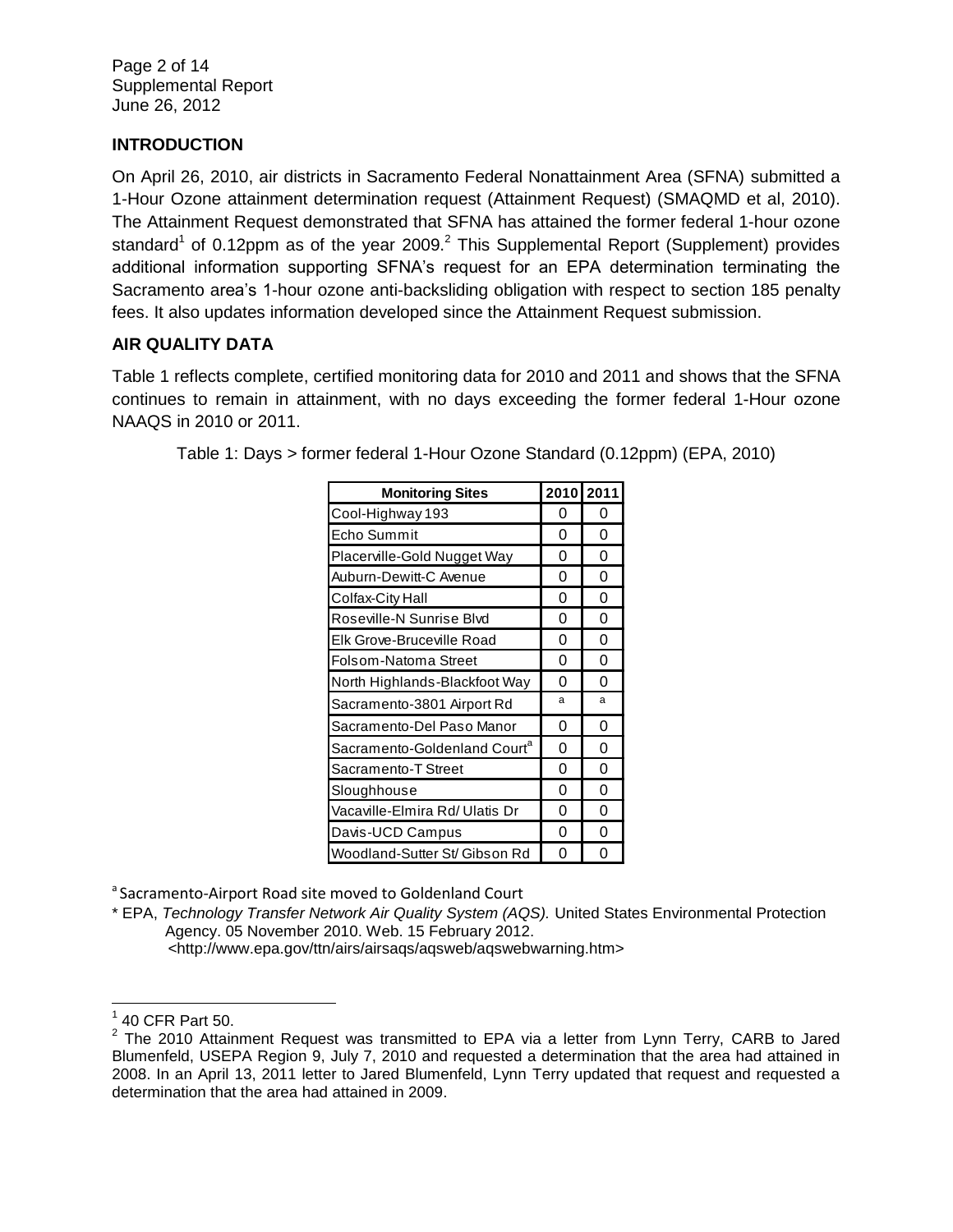#### Monitoring Network and Reporting Requirements

On July 25, 2011 and September 16, 2011, the California Air Resources Board (CARB) and SMAQMD submitted their 2011 annual monitoring network plans to EPA - Region 9 as required by 40 CFR 58.10. These plans describe the status of the air monitoring network (operations, existing and proposed sites, provide statement of purpose of each monitor and evidence that siting and operation of each monitor meets the requirements of 40 CFR 58, including Appendices A, C, D, and E, where applicable). EPA approved both annual network plans on October 31, 2011 (EPA, 2011a)(EPA, 2011b). On April 28, 2011, CARB certified 2010 ozone season data in Air Quality Systems (AQS) as complete and quality assured (CARB, 2011).<sup>3</sup> On February 22, 2012, the CARB certified 2011 ozone data as complete and quality assured for all of the ozone monitoring sites in the Sacramento region (CARB, 2012a). Table 1 shows certified data for 2010 and 2011. To determine the 8-hour ozone concentrations the region is required to continue to monitor 1-hour ozone concentrations and will evaluate the 1-hour ozone concentrations against the former 1-hour ozone NAAQS.

#### Air Quality Data and Monitoring Network Conclusions

The 2010 and 2011 ozone data met quality assurance and quality control requirements including the 75% data completeness requirements set forth in 40 CFR 50 Appendix H. The 2010 and 2011 certified air quality data demonstrate that the Sacramento region continues to record 1-hour ozone concentrations below the former 1-hour ozone NAAQS. The Sacramento region will continue to monitor 1-hour ozone concentrations as required by 40 CFR 58.

## **MAINTENANCE DEMONSTRATION**

This analysis confirms that the region will continue to attain the 1-hour ozone NAAQS through 2022, by showing that current and future emissions of VOC and  $NO<sub>x</sub>$  for SFNA remain at or below attainment year emission levels.

The emissions inventories include emissions from the SFNA, which includes Sacramento and Yolo counties, western portions of Placer and El Dorado counties, Solano County (eastern portion), and Sutter County (southern portion.)

#### Emissions Inventory Trends

The SFNA emissions inventory continues to decline despite increasing population and vehicle activity. Based on Sacramento Area Council of Government (SACOG) forecasts and the U.S. Census (SMAQMD, 2011), the population in the SFNA is projected to grow at 1.5% average annual rate from 2010 to 2022. The biggest contributor to emissions reductions is the lowered emissions due to the phase-in of cleaner vehicles and equipment subject to steadily tightening emission standards – this is generally referred to as mobile fleet turnover. Table 2 shows emission forecasts through 2022. These forecasts take into account anticipated population growth and emission benefits from the state and local control measures adopted as of December 31, 2006. The emissions data is from the Sacramento Regional 8-Hour Ozone Attainment and Reasonable Further Progress Plan (SMAQMD, 2011). The 8-hour ozone nonattainment area geographical boundaries are identical to the 1-hour ozone nonattainment area boundaries.

 3 As required by 40 CFR 58.15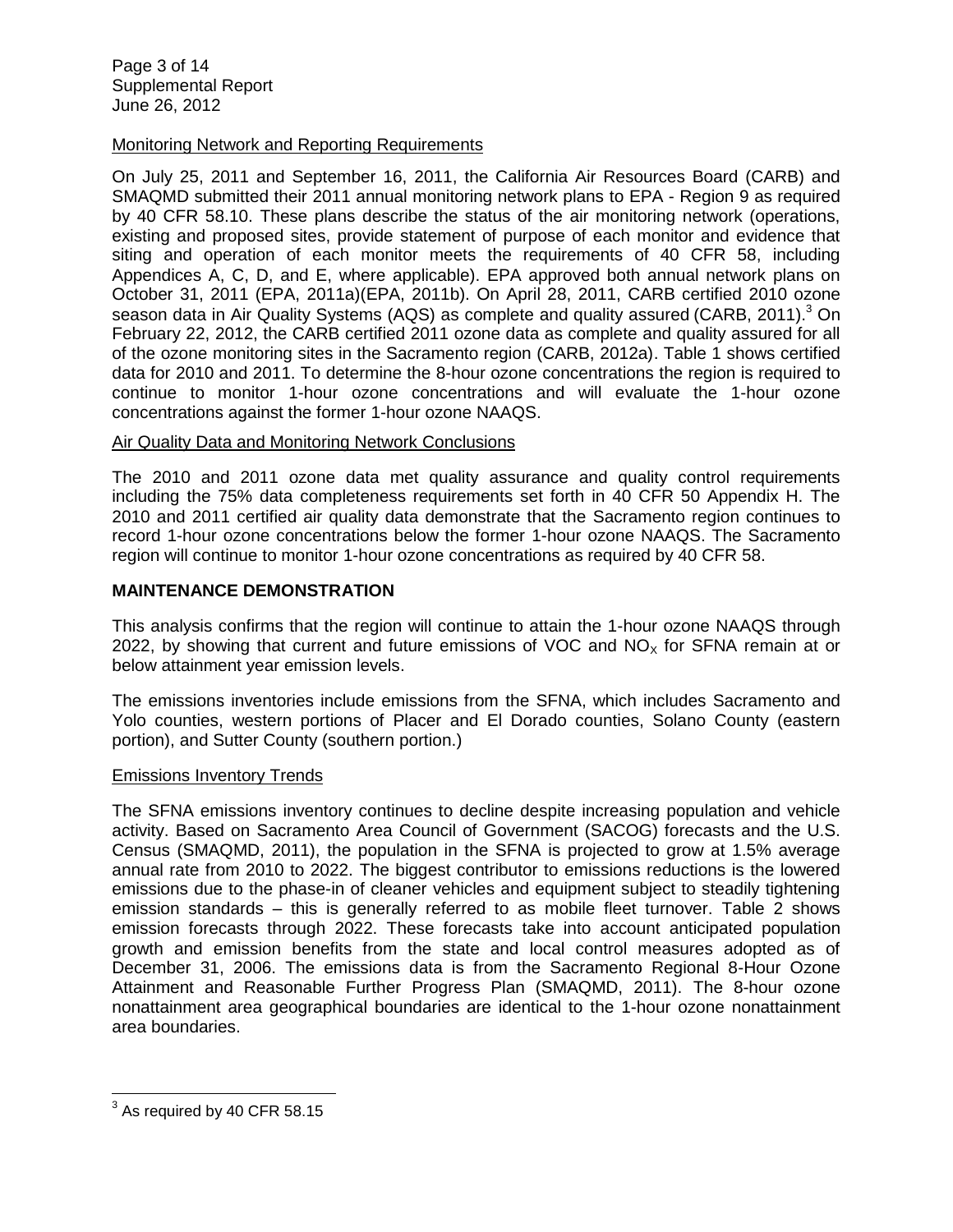|                                  | <b>VOC</b> |      |      |      | <b>NO<sub>x</sub></b> |      |      |      |      |      |      |      |
|----------------------------------|------------|------|------|------|-----------------------|------|------|------|------|------|------|------|
|                                  | 2009       | 2011 | 2014 | 2017 | 2018                  | 2022 | 2009 | 2011 | 2014 | 2017 | 2018 | 2022 |
| <b>TOTAL EMISSIONS</b>           | 133        | 127  | 121  | 118  | 117                   | 117  | 161  | 144  | 123  | 106  | 101  | 87   |
| <b>STATIONARY</b>                | 22         | 23   | 24   | 25   | 25                    | 26   | 15   | 15   | 15   | 14   | 14   | 13   |
| AREA-WIDE                        | 28         | 29   | 30   | 31   | 31                    | 32   | 3    | 3    | 3    | 4    | 4    | 4    |
| ON-ROAD MOTOR<br><b>VEHICLES</b> | 43         | 38   | 32   | 28   | 27                    | 24   | 91   | 78   | 61   | 49   | 45   | 36   |
| OTHER MOBILE<br><b>SOURCES</b>   | 39         | 38   | 36   | 34   | 34                    | 35   | 51   | 48   | 44   | 40   | 38   | 35   |

|  |  | Table 2: Summer Planning Emissions in tons per day (tpd) for SFNA-Ozone Area |
|--|--|------------------------------------------------------------------------------|
|--|--|------------------------------------------------------------------------------|

Source: (SMAQMD, 2011): Chapter 5 and Appendix A.

#### Demonstration of Maintenance

CAA Section 175A requires that a maintenance plan demonstrate continued attainment of the applicable NAAQS for at least ten years after EPA approves a redesignation of attainment. The region first attained the 1-hour standard in 2009, based on data for 2007-2009.<sup>4</sup> The attainment year emissions inventory is represented in Table 2 for the two ozone precursor pollutants VOC and  $NO<sub>x</sub>$ . This Supplement designates 2022 as the maintenance horizon year, based on the assumption that EPA would take final action to approve the attainment determination and maintenance demonstration in 2012. Table 3 compares the VOC and  $NO<sub>x</sub>$  inventories for 2011, 2014, 2017, 2018 and 2022 to the 2009 attainment year inventory. This comparison shows that VOC and  $NO<sub>x</sub>$  emissions in the SFNA are projected to decrease by 15 tpd and 74 tpd, respectively, between 2009 and 2022. Therefore, maintenance of the former 1-hour ozone NAAQS is demonstrated using the attainment inventory approach.

|  |  | Table 3: Comparison of 2009, 2011, 2014, 2017 and 2022 VOC and $NO_x$ SFNA Emissions (tpd) |  |
|--|--|--------------------------------------------------------------------------------------------|--|
|--|--|--------------------------------------------------------------------------------------------|--|

|                        | VOC - Net Change From Attainment Year |  |  |  | NOx - Net Change From Attainment Year                                                                                   |       |       |     |     |     |
|------------------------|---------------------------------------|--|--|--|-------------------------------------------------------------------------------------------------------------------------|-------|-------|-----|-----|-----|
|                        |                                       |  |  |  | (2011-2009) (2014-2009) (2017-2009) (2018-2009) (2022-2009) (2011-2009) (2014-2009) (2017-2009) (2018-2009) (2022-2009) |       |       |     |     |     |
| <b>TOTAL EMISSIONS</b> | -6                                    |  |  |  | -15                                                                                                                     | $-16$ | $-38$ | -55 | -59 | -74 |

The changes from the attainment year inventory shown in Table 3 do not include the benefits from rules adopted after December 31, 2006 and the additional emission reduction commitments in the Sacramento Regional 8-Hour Ozone Attainment and Reasonable Further Progress Plan. Proposed state and local controls in the 8-hour Ozone Plan are expected to further reduce emissions by 14 tons per day (tpd) for VOC and 17 tpd for  $NO<sub>x</sub>$  and attain the 1997 8-hour ozone NAAQS by the 2018 deadline (SMAQMD, 2011). These additional reductions are not reflected in the emission forecasts presented in Table 2 or in Table 3. The measures are discussed in the Contingency Measures section.  $\frac{1}{10}$  rates duopica and December 31, 2000 and the additional emission reduction

 $\overline{\phantom{a}}$ <sup>4</sup> The attainment year was 2008 in the 1-Hour Ozone Attainment Determination Request for the Sacramento Federal Ozone Nonattainment Area (SMAQMD, 2010), but because of subsequent changes to the region's exceptional event request, the former 1-hour standard was attained in 2009.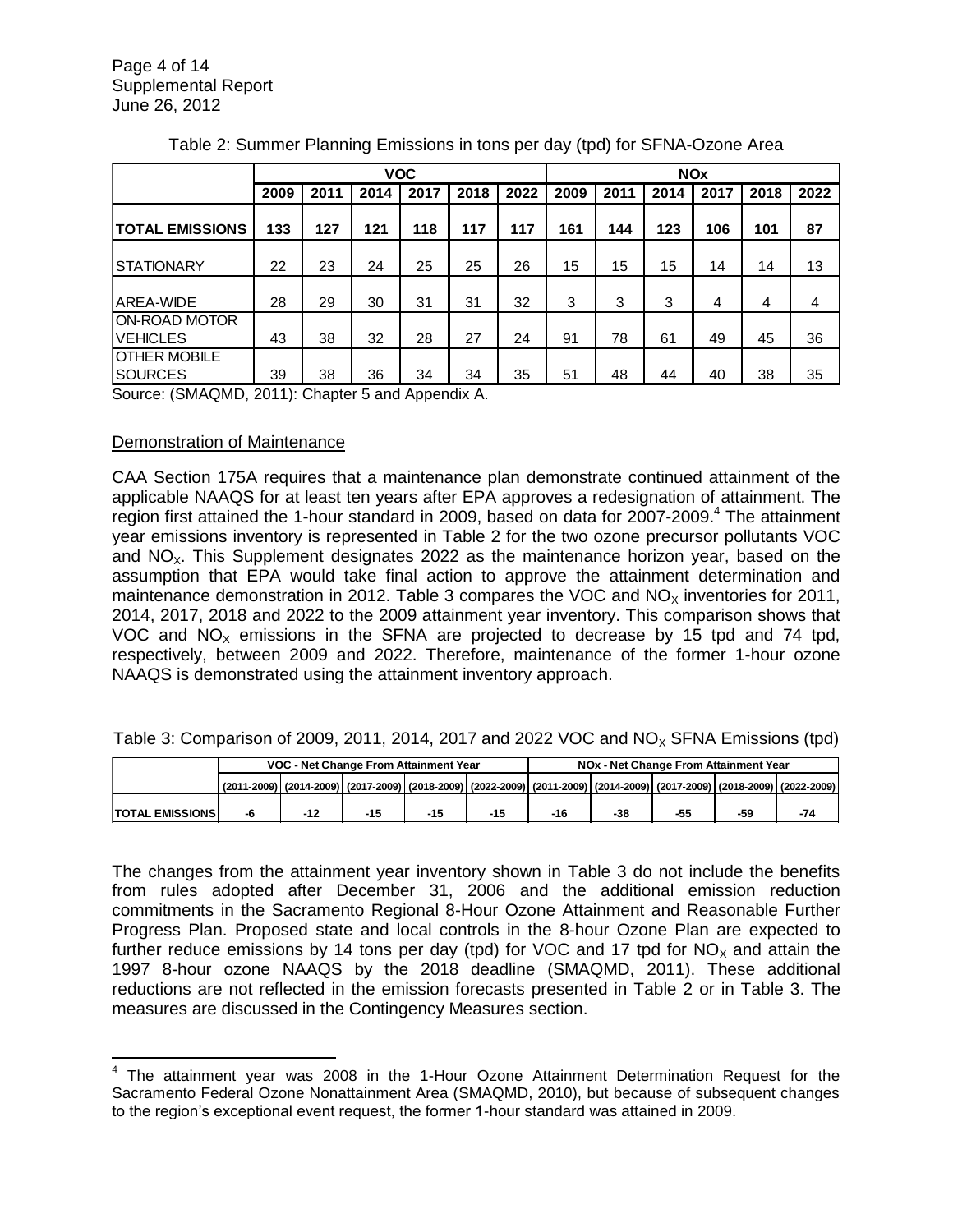Page 5 of 14 Supplemental Report June 26, 2012

EPA Guidance<sup>5</sup> states, "For [areas required to submit modeled attainment demonstrations] the maintenance demonstrations should be based upon the same level of modeling." Modeling was included in the 2011 8-hour plan to demonstrate attainment for the 1997 8-hour NAAQS (84 ppb) in 2018. The modeling for the attainment demonstration used the same 2018 inventory shown in Table 2 for 2018. SMAQMD examined the daily 1-hour and 8-hour ozone concentrations data<sup>6</sup> reported for the past eight ozone seasons<sup>7</sup> (2004-2011). This analysis showed that out of 1472 days (35,328 hours) the former 1-hour NAAQS was exceeded on only one occasion when the 8-hour ozone concentrations were below 95 ppb $^8$ . Therefore, we can reasonably conclude that modeling demonstrates maintenance of the 1-hour NAAQS in 2018. We can also reasonably conclude, without additional modeling, that maintenance is demonstrated through 2022 because the emission levels in 2022 are projected to be even lower than the emissions levels in 2018.

#### Updated Emission Inventory

The emissions inventory information used in the maintenance demonstration above uses CARB's EMFAC2007 model to estimate emissions from on-road motor vehicles, and Off-road 2007 to estimate emissions from other mobile equipment and engines and represents the best information available at this time. However, CARB recently revised its on-road and off-road emissions inventory models. CARB's updated models are referred to as EMFAC2011 and Offroad 2010. $9$  The updated models take into account the effect of new state and federal vehicle and off-road emission standards, including those adopted after 2006, and which apply uniformly throughout the state.

CARB is planning to update Sacramento's 8-hour ozone plan later this year, but the new models could not be used in this Supplement because final emissions inventory information for the Sacramento region is not available at this time. However, CARB has completed new emissions inventories for San Joaquin Valley and South Coast air districts. Because the post-2006 standards apply uniformly throughout the state, if those areas show reductions, it is reasonable to expect that the new Sacramento area inventories will likewise show emission reductions attributable to the new, post-2006 standards. Therefore, this analysis will compare the new estimates in San Joaquin and South Coast to the previous model results to verify that emissions under the post-2006 emission standards will enhance – and not interfere with – the Sacramento region's ability to maintain the 1-hour standard.

Two important questions for maintenance demonstration analysis purposes are: 1) whether emissions are projected to decline at a similar rate under the previous and new models, and 2) whether future emissions are projected to remain below the emissions levels in 2009 through the maintenance plan horizon year, 2022.

<sup>————————————————————&</sup>lt;br><sup>5</sup> "Procedures for Processing Requests to Redesignate Areas to Attainment," John Calcagni, September 4, 1992.

<sup>6</sup> SMAQMD, using data downloaded from EPA's Technology Transfer Network (TTN) Air Quality System (AQS) US Environmental Protection Agency, on June 8, 2012. http://www.epa.gov/ttn/airs/airaqs/

 $7$  For the Sacramento Metropolitan Area the ozone season includes the months of May through October.

<sup>8</sup> On July 25, 2006 at North Highlands a maximum 1-hour concentration of 135 ppb and the 8-hour concentration was 94 ppb were recorded.

Detailed information on the latest on-road and off-road emission models can be found on the CARB websites. EMFAC2011: [http://www.arb.ca.gov/msei/modeling.htm,](http://www.arb.ca.gov/msei/modeling.htm) Off-road 2010: [http://www.arb.ca.gov/msei/categories.htm#offroad\\_motor\\_vehicles.](http://www.arb.ca.gov/msei/categories.htm#offroad_motor_vehicles)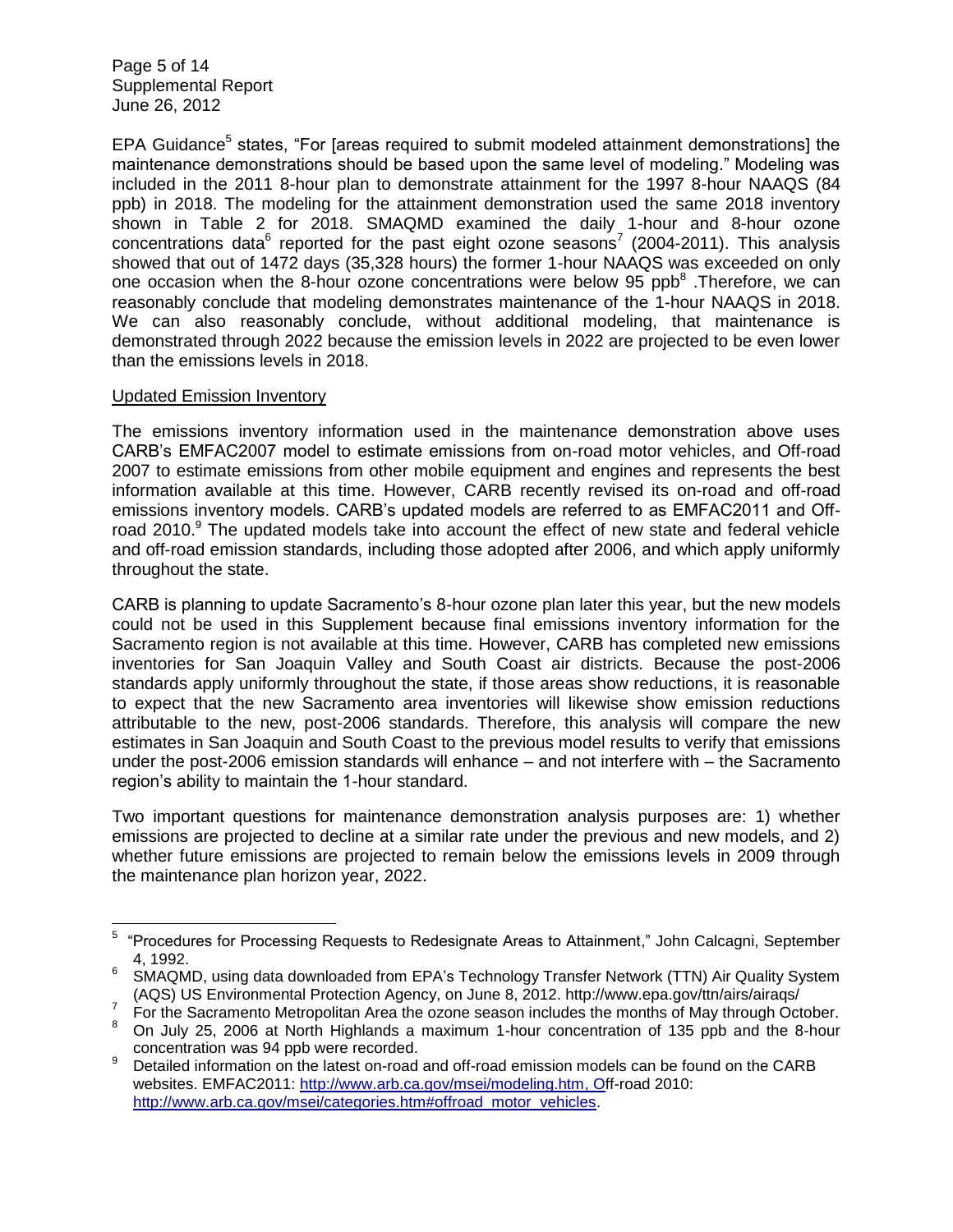Page 6 of 14 Supplemental Report June 26, 2012

The qualitative changes to the inventories EMFAC2011<sup>10</sup> model improvements include:

- The latest information on vehicle populations and miles traveled using 2009 California Department of Motor Vehicles data.
- The impacts of California's recently adopted diesel regulations, including the Truck and Bus Rule and other diesel truck fleet rules; the Pavley Clean Car Standard, and the Low Carbon Fuel Standard, all adopted after 2006.
- The latest emissions inventory methods for heavy duty trucks and buses.
- The impact of California's economic recession.

Off-road 2010<sup>11</sup> model improvements include:

- Updated estimates of equipment population throughout California
- New data from 2009 academic studies and from engine manufacturers suggested load factors should be reduced by 33%
- Decreases in construction activity and revised projections of growth.

CARB approved<sup>12</sup> changes to the South Coast and San Joaquin Valley 8-hour ozone plans to reflect the EMFAC2011 and Off-road 2010 inventory changes in 2011.

|                                  | 2008 | $2011 \perp$ |     | 2014   2017 | 2020 | 2023 |
|----------------------------------|------|--------------|-----|-------------|------|------|
| New emissions <sup>13</sup>      | 833  | 713          | 638 | 588         | 556  | 534  |
| EMFAC2011/Off-road 2010          |      |              |     |             |      |      |
| Previous emissions <sup>14</sup> | 980  | 902          | 820 | 755         | 710  | 685  |
| EMFAC2007/Off-road 2007          |      |              |     |             |      |      |

Table 4: Comparison of San Joaquin Valley ozone precursor emissions (tpd)

 $\overline{a}$ <sup>10</sup> More information about model updates are discussed in EMFAC2011 Technical Documentation, CARB, September 19, 2011 that can be downloaded at: http://www.arb.ca.gov/msei/emfac2011 documentation-final.pdf

 $11$  More information about updates can be found on CARB's website http://www.arb.ca.gov/msei/categories.htm#offroad\_motor\_vehicles

<sup>&</sup>lt;sup>12</sup> CARB adopted by Resolution 11-22, July 21, 2011

<sup>&</sup>lt;sup>13</sup> Sum of "Total Inventory" for ROG and NO<sub>x</sub> emissions taken from "Proposed 8-Hour Ozone State Implementation Plan Revisions and Technical Revisions to the  $PM<sub>2.5</sub>$  State Implementation Plan Transportation Conformity Budgets for the South Coast and San Joaquin Valley Air Basins", CARB June 20, 2011, Appendix B-3

<sup>&</sup>lt;sup>14</sup> Sum of "Grand Total" inventory for ROG and NO<sub>x</sub> emissions taken from "San Joaquin Valley Ozone Plan, Appendix B", San Joaquin Valley Unified Air Pollution Control District, April 30, 2007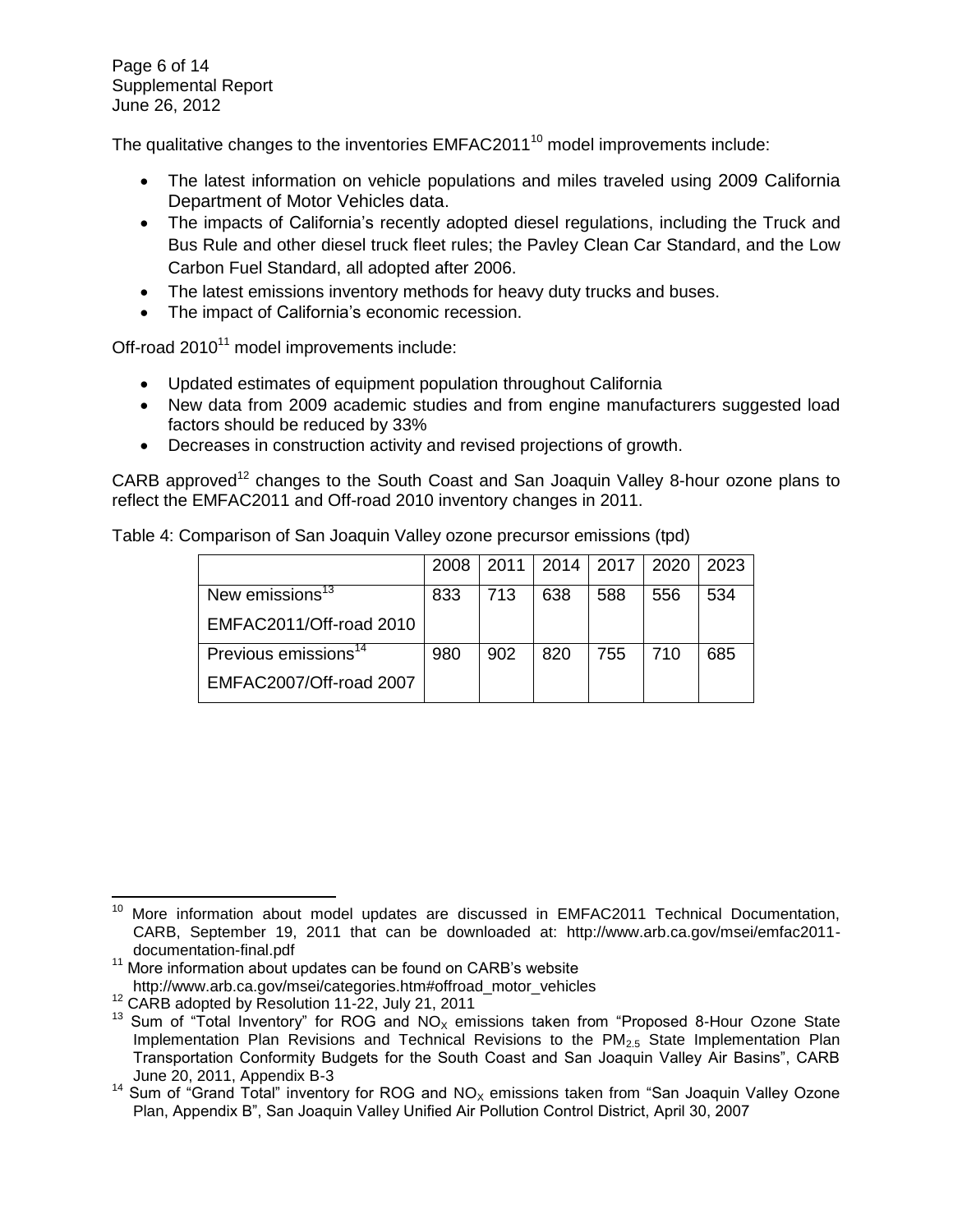|                                  | 2008 |             | 2011   2014   2017   2020 |                           | 2023 |
|----------------------------------|------|-------------|---------------------------|---------------------------|------|
| New emissions <sup>15</sup>      | 1360 | 1171   1067 | 999                       | 942                       | 891  |
| EMFAC2011/Off-road 2010          |      |             |                           |                           |      |
| Previous emissions <sup>16</sup> | 1503 |             |                           | 1342   1219   1128   1062 | 1042 |
| EMFAC2007/Off-road 2007          |      |             |                           |                           |      |

Table 5: Comparison of South Coast ozone precursor emissions (tpd)

San Joaquin and South Coast emissions in Tables 4 and 5 and Figure 1 show: 1) that the new models' emissions are lower than the previous model, 2) that both the new and previous models project that future emissions will decline, and 3) future emissions remain below  $2008^{17}$  levels. Under either the previous or the new models estimates, the biggest contributor to the reductions is the lowered emissions due to the phase-in of cleaner vehicles and equipment subject to steadily tightening emission standards.

We also examined CARB's preliminary Sacramento inventory information for a  $PM_{2.5}$ redesignation request and maintenance plan expected to be completed later this year. This information is relevant because two  $PM_{2.5}$  precursor pollutants, VOC and NO<sub>x</sub>, are also ozone precursor pollutants.

CARB<sup>18</sup> preliminary emissions inventory is illustrative to examine, but use of this inventory to support this maintenance demonstration must be qualified because 1) the geographic boundaries of the PM<sub>2.5</sub> and ozone areas are different, and 2) the ozone inventory is a summer day inventory, and the preliminary inventory shown here is for an annual average day.

The Sacramento  $PM_{2.5}$  nonattainment area<sup>19</sup> occupies a smaller geographical area than Sacramento's ozone nonattainment area. The  $PM<sub>25</sub>$  area excludes Sutter County and part of Yolo County. Additionally, the  $PM_{2.5}$  nonattainment area includes a smaller part of both Placer and El Dorado counties than that in the ozone nonattainment area. Therefore, although the San Joaquin Valley and South Coast ozone inventory analysis discussed above indicates that the total emissions from the new models is lower than the previous models, we cannot draw the same direct conclusion from the absolute value of the preliminary  $PM_{2.5}$  emissions inventory. Nonetheless, because the key issue in a maintenance demonstration is whether the projected future emissions are lower than the attainment year emissions levels, it is reasonable to expect that the fleet turnover and impact of ARB's new on-road and off-road regulations would have the

 $\overline{\phantom{a}}$ Sum of "Total Inventory" for ROG and  $NO<sub>x</sub>$  emissions taken from "Proposed 8-hour Ozone State Implementation Plan Revisions and Technical Revisions to the  $PM<sub>2.5</sub>$  State Implementation Plan Transportation Conformity Budgets for the South Coast and San Joaquin Valley Air Basins", CARB June 20, 2011, Appendix B-2

<sup>&</sup>lt;sup>16</sup> Sum of "Total Anthropogenic" Inventory for ROG and  $NO<sub>X</sub>$  emissions taken from "Final 2007 AQMP Appendix III, Attachment B, Summer Planning Emissions by Major Source Category ", South Coast Air Quality Management District, June 2007

<sup>&</sup>lt;sup>17</sup> 2009 and 2022 emissions inventory data are not available.

<sup>&</sup>lt;sup>18</sup> Source: CARB, Gabe Ruiz 4/2/2012 Email, "Sacramento Nonattainment Area Emission Inventory"<br><sup>19</sup> 40CER81.305

<sup>19</sup> 40CFR81.305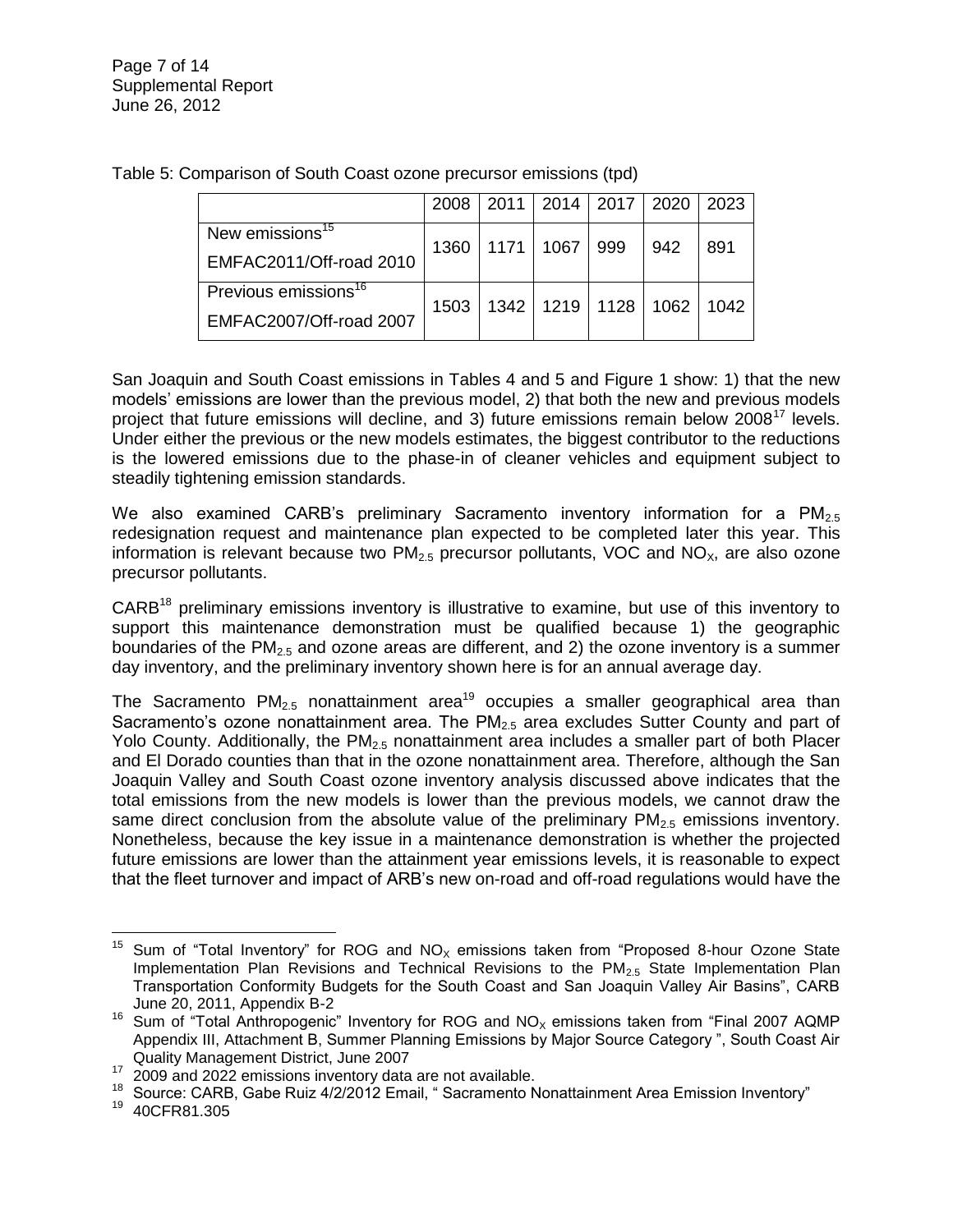Page 8 of 14 Supplemental Report June 26, 2012

same relative effect on projected future emissions compared to 2009 emissions, regardless of the geographic area, or season of interest (annual average vs. summer).

Figure 2 compares the combined VOC and  $NO<sub>x</sub>$  emissions for the ozone summer planning inventory to the VOC and NOx emissions from the preliminary  $PM_{2.5}$  annual average inventory. The ozone summer planning inventory represents the emissions trend using EMFAC2007 and OFFROAD2007, whereas the annual average  $PM<sub>2.5</sub>$  inventory represents the emissions trend using EMFAC2011 and Off-road 2010 emission models. Figure 1 shows that both models project emissions decline at a similar rate and that future emissions will remain below the 2009 attainment year emissions levels. Therefore, this analysis is consistent with the conclusion that the region will maintain the 1-hour ozone NAAQS through 2022.

#### Figure 2:  $NO<sub>x</sub>+VOC$  Emissions (tpd) for SFNA



#### Maintenance Demonstration Conclusion

This analysis shows that ozone precursor emissions are currently below the emissions levels in 2009 when the region first attained the former 1-hour ozone NAAQS, and that they are projected to continue to decline for at least 10 years. In addition, future SIP control measure commitments associated with the 8-hour ozone NAAQS will result in even lower emissions than shown in Table 2.

This analysis uses the most current emissions inventory available and was also used in Sacramento's 2011 modeled attainment demonstration for the 1997 8-hour ozone NAAQS. In Sacramento, SMAQMD examined the daily 1-hour and 8-hour ozone concentrations data reported for the past eight ozone seasons (2004-2011). This analysis showed that out of 1472 days (35,328 hours) the former 1-hour NAAQS was exceeded on only one occasion when the 8 hour ozone concentrations were below 95 ppb, therefore, the modeled attainment demonstration for the 1997 ozone NAAQS (84 ppb) supports a maintenance demonstration for the former 1-hour ozone NAAQS.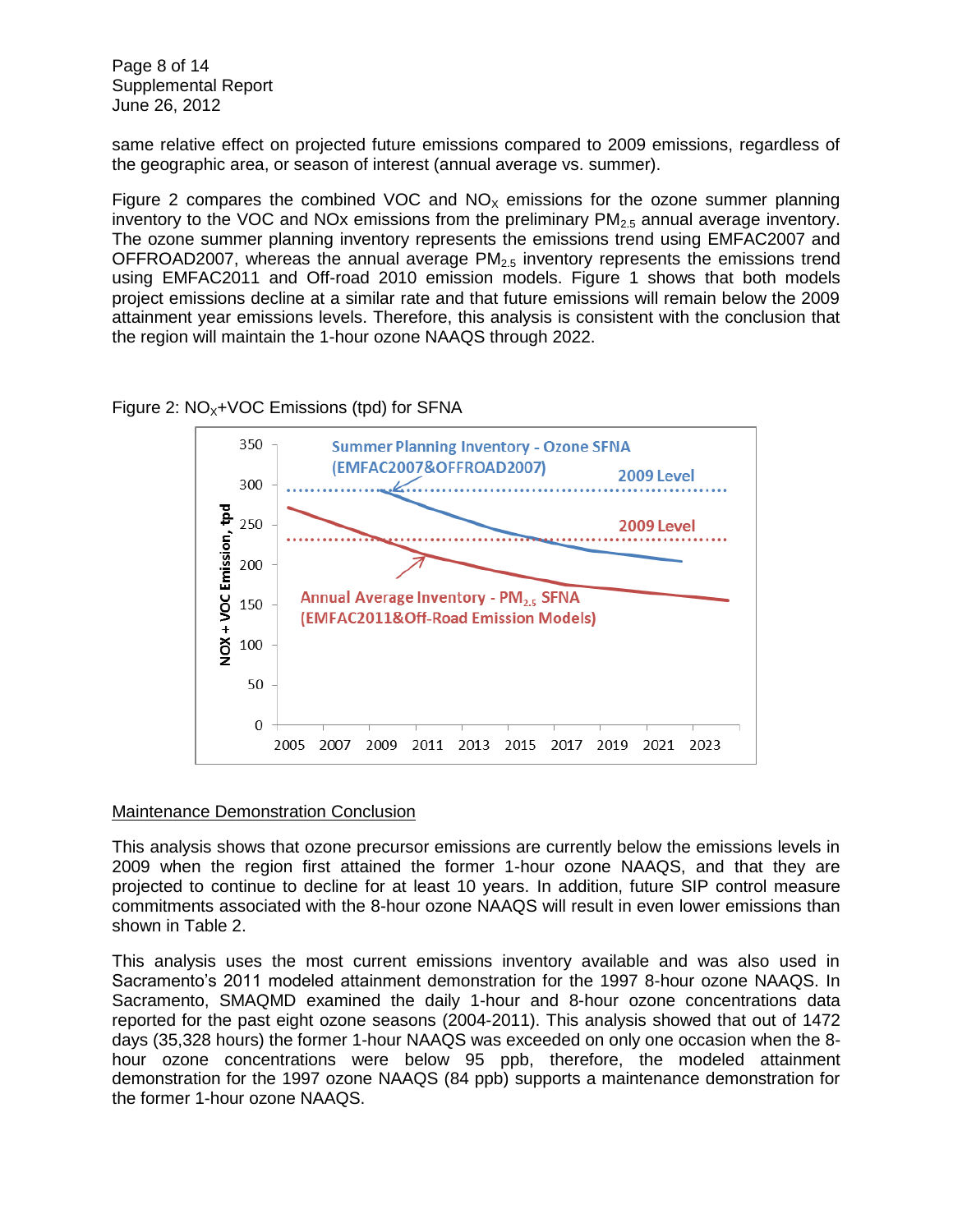Page 9 of 14 Supplemental Report June 26, 2012

ARB is expected to submit updated emissions inventory information later this year using the newer EMFAC2011 and Off-road 2010 models. Analysis of a comparison of the previous inventory to updated inventory information in San Joaquin and the South Coast shows that future emissions are expected to continue declining. Therefore, it is reasonable to conclude that the updated emissions inventory for Sacramento will be consistent with this maintenance demonstration.

Analysis of preliminary updated emissions inventory using EMFAC2011 and Off-road 2010 models for the Sacramento region's  $PM_{2.5}$  planning purposes also shows that projected future emissions will be lower than 2009 attainment year emissions levels and confirms that ozone concentration in the SFNA will remain below the former 1-Hour ozone NAAQS through the 10 year maintenance period.

#### **CONTINGENCY MEASURES**

In adopting the new 8-hour standard and revoking the old 1-hour standard, EPA specifically found that the 8-hour standard was more protective of public health. Because the 8-hour standard is more protective, the measures required for that standard also function to preserve and strengthen attainment of the 1-hour standard. With the adoption of the 8-hour standard, the District is required to adopt and implement measures that continue to reduce ozone precursor emissions at a rate fast enough to meet the 2018 deadline for meeting the 1997 8-hour ozone NAAQS. Thus, those measures fulfill the role of "contingency measures" to protect the area's attainment of the 1-hour standard and are not simply being kept in reserve, but are being proactively implemented even before they would have been triggered under the application of the 1-hour requirements. In fact, during this time period the rules under the 8-hour plan will reduce VOC and  $NO<sub>x</sub>$  emissions by 14 and 17 tons per day, respectively. This is substantially below the levels required to assure 1-hour standard attainment.

The following discusses the current status of control measures (rules) commitments in the 2011 Plan. Some of the rules have been recently approved by EPA; others have been recently submitted to EPA for approval. This section discusses the status of the remaining control measures included in the 2011 8-hour Plan. Collectively, this meets the substance of the contingency measure requirements for a maintenance plan for the former 1-hour ozone NAAQS.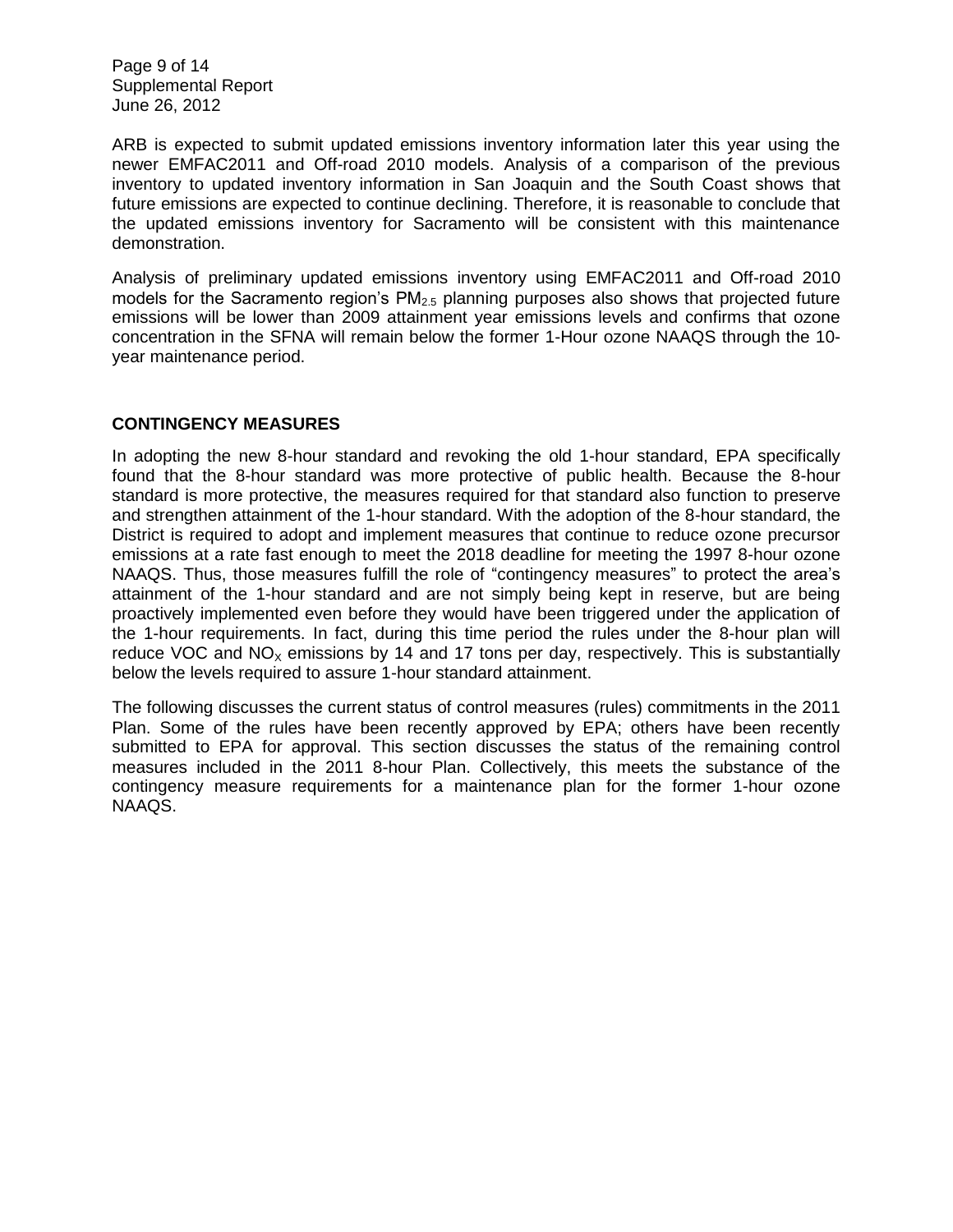Rules approved since the publication of the proposed rule for Determination of Termination of Section 185 Fees on May 18, 2011.

EPA identified 73 state and local rules and control measures that have been adopted and approved into California State Implementation Plan (CA SIP) since 1990 in its proposal "Approval and Promulgation of Air Quality Implementation Plans, California: Determination of Termination of Section 185 Fees." (EPA, 2011) EPA has approved several additional rules since the May 18, 2011 proposal. Table 5 lists the newly approved rule and their Federal Register citations.

| Rule<br>No. | Rule                                                                                        | <b>Date Rule</b><br>Adopted by<br>district | <b>Date Rule</b><br>approved into SIP | Federal<br>Register | NO <sub>x</sub> /VOC | <b>District</b>      |
|-------------|---------------------------------------------------------------------------------------------|--------------------------------------------|---------------------------------------|---------------------|----------------------|----------------------|
| 414         | Natural Gas Fired Water Heater                                                              | 03/25/2010                                 | 11/01/2011                            | 76 FR 67366         | NO <sub>x</sub>      | SMAQMD <sup>20</sup> |
| 451         | Surface Coating of Metal Parts<br>and Products                                              | 10/28/2010                                 | 11/21/2011                            | 76 FR 71886         | <b>VOC</b>           | <b>SMAQMD</b>        |
| 464         | Organic Chemical manufacturing<br>Operations                                                | 09/25/2008                                 | 07/26/2011                            | 76 FR 61057         | <b>VOC</b>           | <b>SMAQMD</b>        |
| 466         | Solvent Cleaning                                                                            | 10/28/2010                                 | 09/29/2011                            | 76 FR 60376         | <b>VOC</b>           | <b>SMAQMD</b>        |
| 218         | <b>Architectural Coating</b>                                                                | 10/14/2010                                 | 12/05/2011                            | 76 FR 75795         | <b>VOC</b>           | <b>PCAPCD</b>        |
| 231         | Industrial, Institutional and<br>Commercial Boiler, Steam<br>Generator and Process Heaters. | 10/09/1997                                 | 11/01/2011                            | 76 FR 67366         | NO <sub>x</sub>      | <b>PCAPCD</b>        |
| 233         | <b>Biomass Boilers</b>                                                                      | 12/10/2009                                 | 01/19/2012                            | 77 FR 02644*        | NO <sub>x</sub>      | <b>PCAPCD</b>        |
| 234         | Auto Refinishing Operation                                                                  | 10/14/2010                                 | 12/05/2011                            | 76 FR 75795         | <b>VOC</b>           | <b>PCAPCD</b>        |
| 236         | Wood Products and Coating<br>Operations                                                     | 10/14/2010                                 | 11/21/2011                            | 76 FR 71886         | <b>VOC</b>           | <b>PCAPCD</b>        |
| 238         | Factory Coating of Flat Wood<br>Paneling                                                    | 10/14/2010                                 | 11/21/2011                            | 76 FR 71866         | <b>VOC</b>           | <b>PCAPCD</b>        |
| 242         | <b>Stationary Internal Combustion</b><br>Engines                                            | 04/10/2003                                 | 11/01/2011                            | 76 FR 67366         | NO <sub>x</sub>      | <b>PCAPCD</b>        |
| 243         | <b>Polyester Resin Operations</b>                                                           | 04/10/2003                                 | 10/03/2011                            | 76 FR 61057         | <b>VOC</b>           | <b>PCAPCD</b>        |
| 245         | Surface Coating of metal parts<br>and Products                                              | 08/20/2009                                 | 05/24/2011                            | 76 FR 30025         | <b>VOC</b>           | <b>PCAPCD</b>        |
| 246         | Natural Gas-fired Water Heaters                                                             | 06/19/1997                                 | 11/01/2011                            | 76 FR 67366         | NO <sub>x</sub>      | <b>PCAPCD</b>        |
| 2.41        | Expandable Polystyrene<br><b>Manufacturing Operations</b>                                   | 09/10/2008                                 | 09/08/2011                            | 76 FR 55581         | <b>VOC</b>           | <b>YSAMQD</b>        |
| 3.22        | <b>Internal Combustion Engines</b><br>$\mathbf{A}$                                          | 06/01/2009                                 | 12/06/2011                            | 76 FR 76115*        | NO <sub>x</sub>      | <b>FRAQMD</b>        |

Table 5: Rules approved into the CA SIP since May 18, 2011.

\*Limited Approval and Disapproval

20 <sup>20</sup> ECDAQMD: El Dorado County Metropolitan Air Quality Management District FRAQMD: Feather River Metropolitan Air Quality Management District PCAPCD: Placer County Air Pollution Control District YSAQMD: Yolo-Solano Metropolitan Air Quality Management District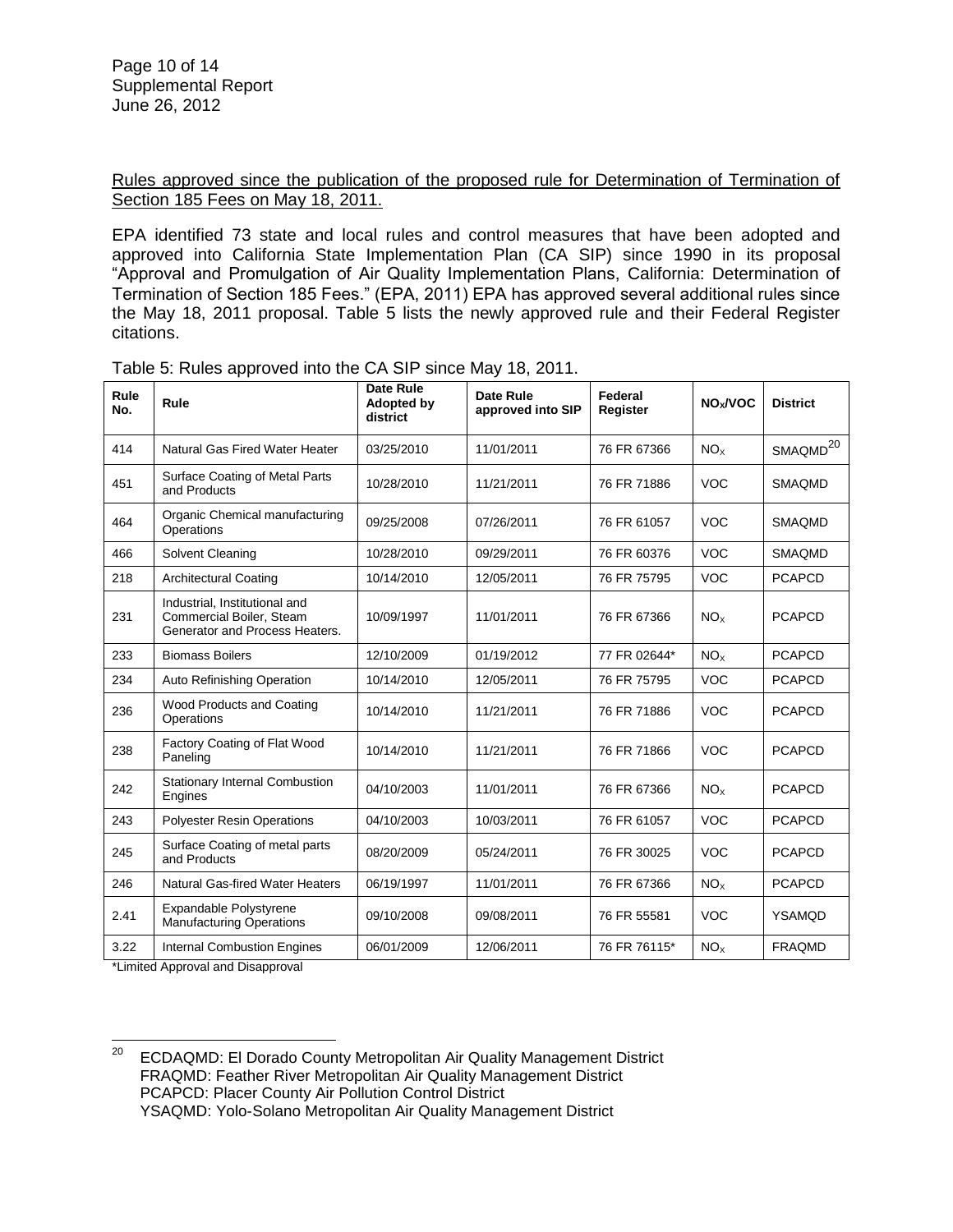## Rules adopted by Air Districts pending EPA approval

There are several rules that were submitted to EPA but not yet approved. In addition, several adopted rules have not yet been submitted to EPA. Table 6 lists the adopted rules that have not been submitted or approved by EPA.

| Rule<br>No. | Rule                                                                                                 | Date Rule<br>Adopted by<br>district | Date<br><b>Submitted</b><br>to EPA | NO <sub>x</sub> /VOC | <b>District</b> | Implementation<br>Date       |
|-------------|------------------------------------------------------------------------------------------------------|-------------------------------------|------------------------------------|----------------------|-----------------|------------------------------|
| 448         | Gasoline Transfer into<br><b>Stationary Storage</b><br>Containers                                    | 02/26/2009                          | 04/05/2011                         | VOC                  | <b>SMAQMD</b>   | 02/26/2009                   |
| 449         | Transfer of Gasoline into<br><b>Vehicle Fuel Tanks</b>                                               | 02/26/2009                          | 04/05/2011                         | <b>VOC</b>           | <b>SMAQMD</b>   | 02/26/2009                   |
| 459         | Automotive, Mobile<br>Equipment, and Associated<br>Parts and Components<br><b>Coating Operations</b> | 08/25/2011                          | (pending)                          | VOC                  | SMAQMD          | 02/25/2012                   |
| 3.14        | Surface Preparation and<br>Clean-up                                                                  | 08/01/2011                          | (pending)                          | <b>VOC</b>           | <b>FRAQMD</b>   | 01/01/2012                   |
| 3.19        | Vehicle and Mobile<br><b>Equipment Coating</b><br>Operations                                         | 08/01/2011                          | (pending)                          | <b>VOC</b>           | <b>FRAQMD</b>   | 08/01/2011                   |
| 3.20        | <b>Wood Products Coating</b><br>Operations                                                           | 08/01/2011                          | (pending)                          | <b>VOC</b>           | <b>FRAQMD</b>   | 08/01/2011                   |
| 3.21        | Industrial, Institutional, and<br>Commercial Boilers, Steam<br>Generators, and Process<br>Heaters    | 06/05/2006                          | (pending)                          | NO <sub>x</sub>      | <b>FRAQMD</b>   | 06/05/2007                   |
| 2.25        | <b>Metal Parts and Products</b><br><b>Coating Operations</b>                                         | 05/05/2008                          | (pending)                          | <b>VOC</b>           | <b>YSAQMD</b>   |                              |
| 2.26        | Motor Vehicle and Mobile<br><b>Equipment Coating</b><br>Operations                                   | 12/10/2008                          | (pending)                          | VOC                  | YSAQMD          |                              |
| 2.29        | <b>Graphic Arts Printing</b><br>Operations                                                           | 05/05/2008                          | (pending)                          | <b>VOC</b>           | <b>YSAQMD</b>   |                              |
| 2.30        | <b>Polyester Resin Operations</b>                                                                    | 05/05/2008                          | (pending)                          | <b>VOC</b>           | <b>YSAQMD</b>   | 01/01/2011<br>12/10/2008 for |
| 2.31        | Surface Preparation and<br>Cleanup                                                                   | 05/05/2008                          | (pending)                          | <b>VOC</b>           | YSAQMD          | <b>Rule 2.26</b>             |
| 2.33        | <b>Adhesive Operations</b>                                                                           | 05/05/2008                          | (pending)                          | <b>VOC</b>           | <b>YSAQMD</b>   |                              |
| 2.35        | Pharmaceutical<br><b>Manufacturing Operations</b>                                                    | 05/05/2008                          | (pending)                          | VOC                  | YSAQMD          |                              |
| 2.39        | <b>Wood Products Coating</b><br>Operations                                                           | 05/05/2008                          | (pending)                          | VOC                  | YSAQMD          |                              |
| 2.43        | <b>Biomass Boilers</b>                                                                               | 10/29/2010                          | 04/05/2011                         | NO <sub>x</sub>      | YSAQMD          | 07/01/2011                   |
| 2.44        | <b>Central Furnaces</b>                                                                              | 05/13/2009                          | (pending)                          | NO <sub>x</sub>      | YSAQMD          | 01/01/2010                   |

# Table 6: Adopted rules pending submittal or EPA approval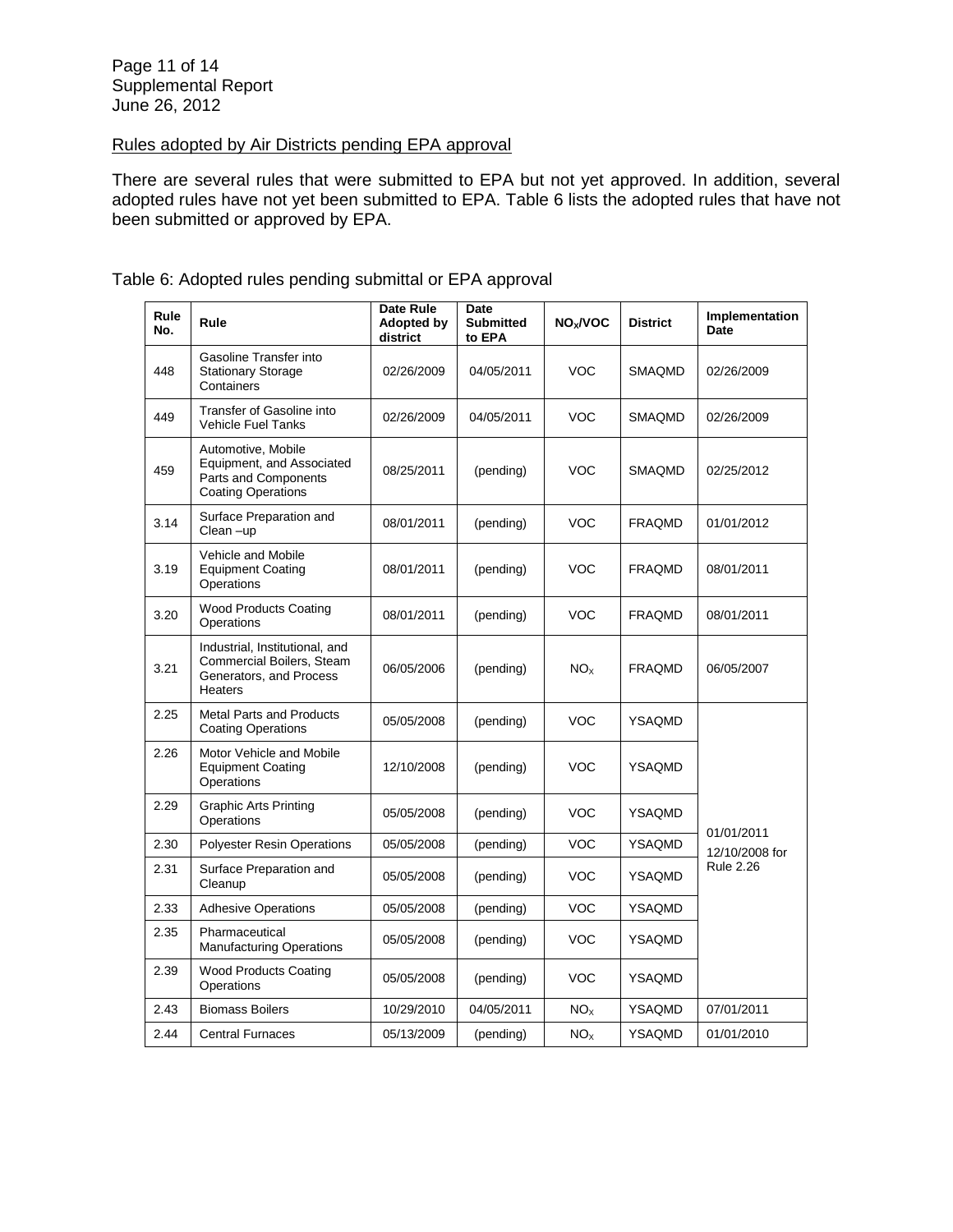#### Remaining commitments in 8-Hour Ozone Plan

Air districts committed to evaluate and/or adopt 25 stationary sources control measures in the 8-hour Ozone Plan. Fourteen (14) of these control measures have been adopted. The remaining measures shown in Table 7 will provide further emission reductions which will help reduce 1-hour ozone concentrations.

Table 7: Committed Control Measures<sup>21</sup>

| Rule No.        | Rule                                                           | District       | Adoption<br>Date |
|-----------------|----------------------------------------------------------------|----------------|------------------|
| 1/1A            | Urban Forest Development Program                               | Regional       | 2012             |
| 442             | <b>Architectural Coating</b>                                   | <b>SMAQMD</b>  | 2014             |
| 215             | Architectural Coating                                          | <b>EDCAQMD</b> | 2013             |
| 3.15            | <b>Architectural Coating</b>                                   | <b>FRAQMD</b>  | 2014             |
| 2.14            | <b>Architectural Coating</b>                                   | YSAQMD         | 2014             |
| 225/235         | Degreasing/Solvent Cleaning                                    | <b>EDCAQMD</b> | 2013             |
| 461             | Natural Gas Production and Processing                          | <b>SMAOMD</b>  | 2014             |
| 2.27            | Boiler, Steam Generator, and Process<br><b>Heaters</b>         | YSAQMD         | 2016             |
| 239             | Large Water Heaters and Small Boilers                          | ECCAQMD        | 2015             |
| 3.19            | Auto Vehicle and Mobile Equipment<br><b>Coating Operations</b> | <b>FRAQMD</b>  | 2016             |
| 3.23            | Large Water Heaters and Small Boilers                          | <b>FRAQMD</b>  | 2016             |
| CM <sub>2</sub> | Large Water Heaters and Small Boilers                          | <b>PCAPCD</b>  | 2015             |

#### State measures

In recent years, CARB has adopted a number of measures that will further reduce ozone-forming emissions in the Sacramento region. The largest state commitment in the 8-hour Ozone Plan is the Cleaner In-Use Heavy-Duty Trucks measure (the Truck rule). This measure was adopted in late 2011 and will reduce  $NO<sub>x</sub>$  emissions substantially in the Sacramento region. The Truck rule and other new state measures will continue to reduce emissions even after they are fully implemented, as equipment that complies with the new requirements replaces older, more polluting equipment. CARB's commitments in the 8-hour ozone Plan that have been submitted as revisions to the SIP or waivers to EPA are shown in Table 8. These CARB measures also meet the substance of the requirement for contingency measures for the former 1-hour ozone NAAQS and will help ensure that the Sacramento region remains in attainment for the 1-hour ozone standard.

 $\overline{\phantom{a}}$  $^{21}$  See 8-Hour Ozone Plan (SMAQMD et al, 2011) Chapter 7 and Appendix C for details.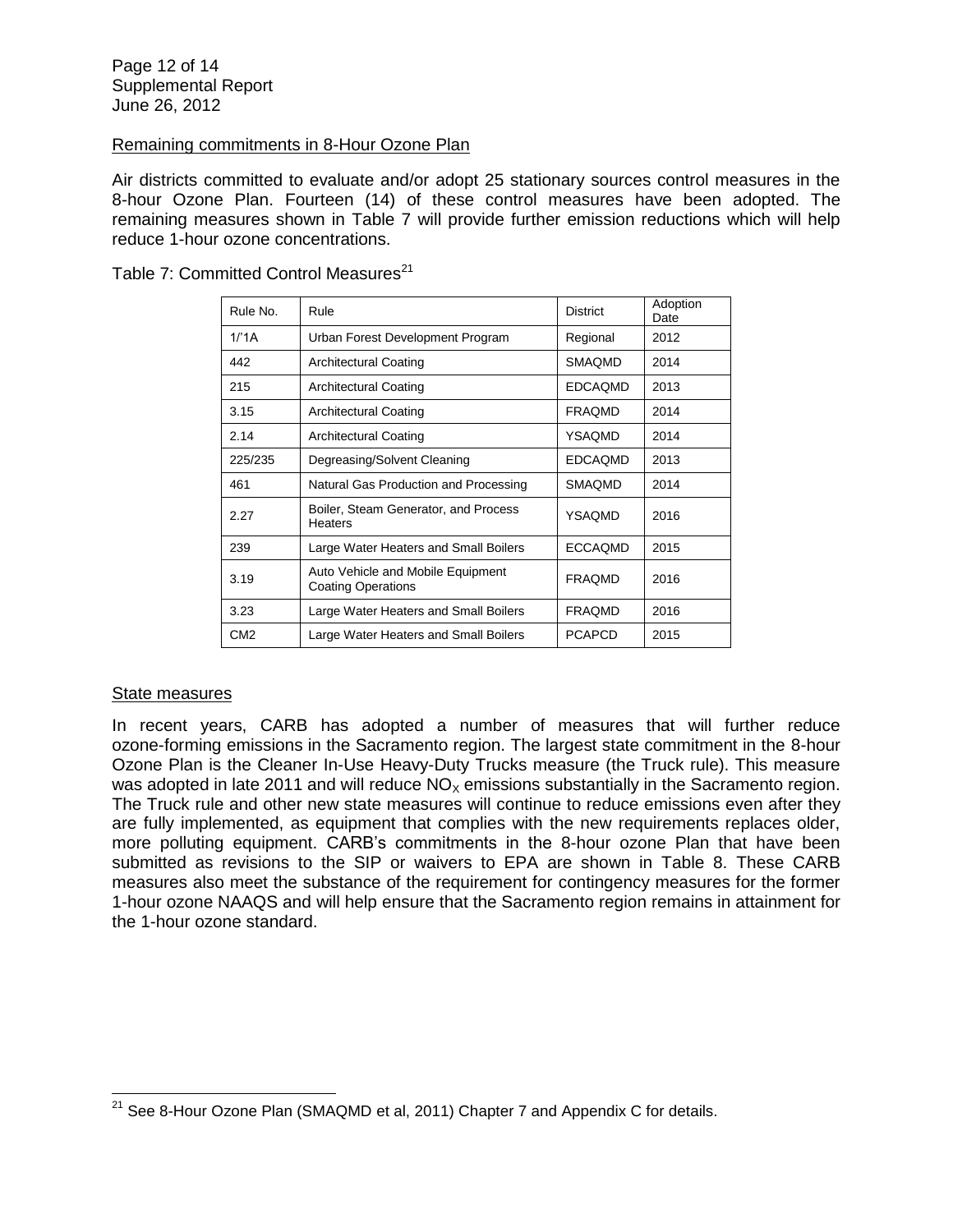## Table 8: CARB adopted control measures

| Measure/Waiver                                                    | Date submitted to EPA        | Implementation |
|-------------------------------------------------------------------|------------------------------|----------------|
| <b>Smog Check Improvements</b>                                    | 10-28-09                     | 2008-2013      |
| Modifications to Reformulated Gasoline                            | $02 - 03 - 09$               | 2010           |
| Cleaner In-Use Heavy-Duty Trucks                                  | $09 - 21 - 11$               | 2011-2015      |
| Enhanced Vapor Recovery for Above-<br><b>Ground Storage Tanks</b> | $06-12-08$                   | 2006-2015      |
| <b>Additional Evaporative Emission</b><br><b>Standards</b>        | $05-02-11$                   |                |
| <b>Consumer Products Program</b>                                  | 03-27-08, 02-16-10, 01-28-11 | 2010-2014      |
| Clean Up Existing Harbor Craft waiver                             | granted on 12-13-11          | 2009-2018      |
| Cleaner In-Use Off-Road Equipment<br>waiver                       | $08-12-08$                   | 2009           |

## Contingency Measure conclusion

Although not necessary to maintain SFNA ozone concentrations below the former 1-hour ozone NAAQS, additional state and local rules and regulations adopted for the 8-hour ozone NAAQS in the 2011 Plan meet the substance of the 1-hour ozone contingency measure requirement, will be proactively implemented and continue to reduce 1-hour ozone concentrations in the SFNA.